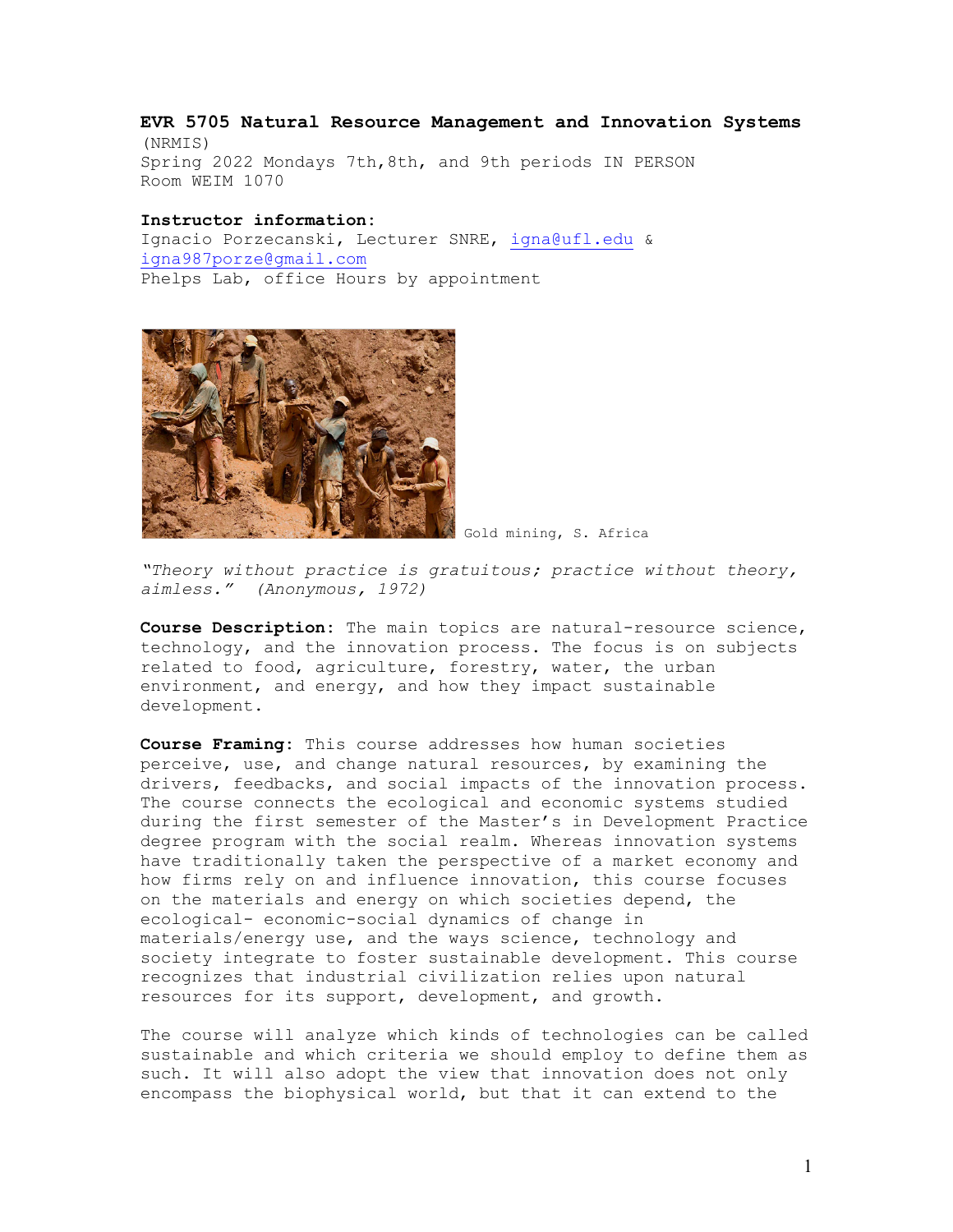sphere of social institutions and organizations, which may have to change in order to make the search for and adoption of sustainable practices possible.

### **Course objectives**:

- Identify and discuss the unresolved dilemmas in the fields of science, technology, and innovation, with particular attention to the gaps in our understanding of their interconnections and impacts upon social well-being.
- Conduct a critical survey of how the innovation process works: its drivers, its impacts, its feedbacks, with particular emphasis upon cases in agriculture, forestry, water management and energy alternatives.
- Address specific innovation cases from a sustainability perspective: new products, new processes and their impacts upon the scientific realm and social processes.
- Develop an understanding of the role that technology and innovation play in present-day concerns about the environment and sustainability.

### Format

An initial reading list will be provided in digital form. During each class session individual students will present a summary and lead a discussion of the selected papers. Students will also add to the course content from the literature they are employing, case studies from their own background or experience, and group projects. An interactive mode of discussion will be pursued, through which particular points of interest, conflict, or suggestions for research will be addressed in a collective manner. To allow for ample discussion, we will meet for three consecutive periods, once a week (or two periods and one period for one week), to *work through* ideas and problems, inspect their soundness and perspective, and advance towards clarity and coherence.

**Course etiquette: The instructor turns his cell phone off during class and students are expected to do likewise. Class meetings are considered to enact a compact between the instructor and the students -that is, we have entered into an agreement to come together during the established times and fully engage with each other. Students who for any reason cannot attend class should let the instructor know, especially if the student is expected to present or participate in a specific discussion.**

**In times of the Covid pandemic, when appropriate, students should feel comfortable wearing a mask except when talking.**

**Course materials:** Recommended Reference Book: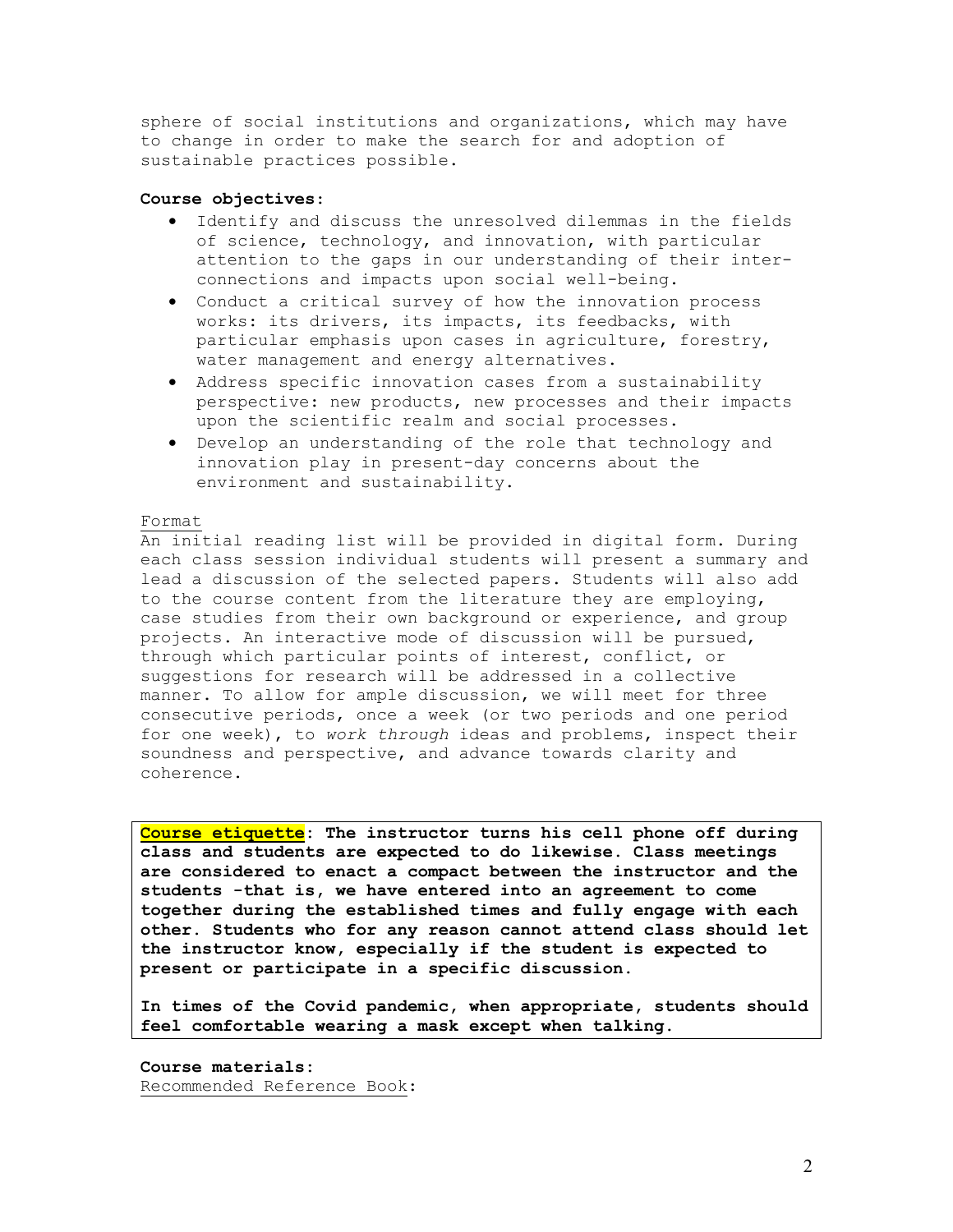Fagerberg, J., Mowery, D., and Nelson, R. (Eds.). 2005. **The Oxford Handbook of Innovation**. Oxford University Press. Required and recommended articles and book chapters as listed below in the Topical Outline; a reading list in canvas is provided.

**Prerequisites:** This is a capstone course for the MDP, but it can be useful for many other graduate students interested in the topics of natural resource management and/or innovation system theory.

## **Course Requirements:**

- **Participation = 40%** (20% for presentation of assigned readings, 20% for class discussion). Getting each class or topic started effectively depends on leadership by the day's presenters. Attendance and informed discussion are essential; students should do very well if they are present, have read the assignments, and participate. This is a discussion-based and project-driven course. Students should participate voluntarily and assertively; the small class size will enable the instructor to call on reticent students for their input. The substance of students' comments will show whether each has read and thought about the assigned material.
- **Evaluations = 40%** (20% each for a midterm and a final essay). For each essay, students will select one of three topics distributed by the instructor, selected from any subject dealt with during class presentations and discussions. The assignment is to synthesize material presented in the classroom along with a more complete and up-to-date literature review and discuss the current issues this subject presents to society, proposed solutions, and their prospects. Each essay should be about 700-800 well-edited words, plus tables and figures (if appropriate) and complete literature citations.
- **Other written work = 20%.** In addition to the two main essay evaluations above, occasional written assignments will be suggested about specific readings, opinions, or events. They should not exceed 700 words and are intended to evaluate capabilities in writing ability, clarity, and structure.

**Grading:** Students' individual class presentations and discussion will be evaluated according to the following criteria: a) strength of their participation in class, including presentations and discussion; b) writing skills in their written submissions, especially in their midterm and final essays; and c) performance and ability to function as members of a student team in selecting, studying and analyzing a particular case from reality. Priority will be given to the clear presentation and discussion of new insights and evidence, as well as to the linkages made between the issues under study and to both their theoretical underpinnings and their practical implications. Students are expected to argue correctly their points of view–verbally and in writing- with precision, using evidence from substantial sources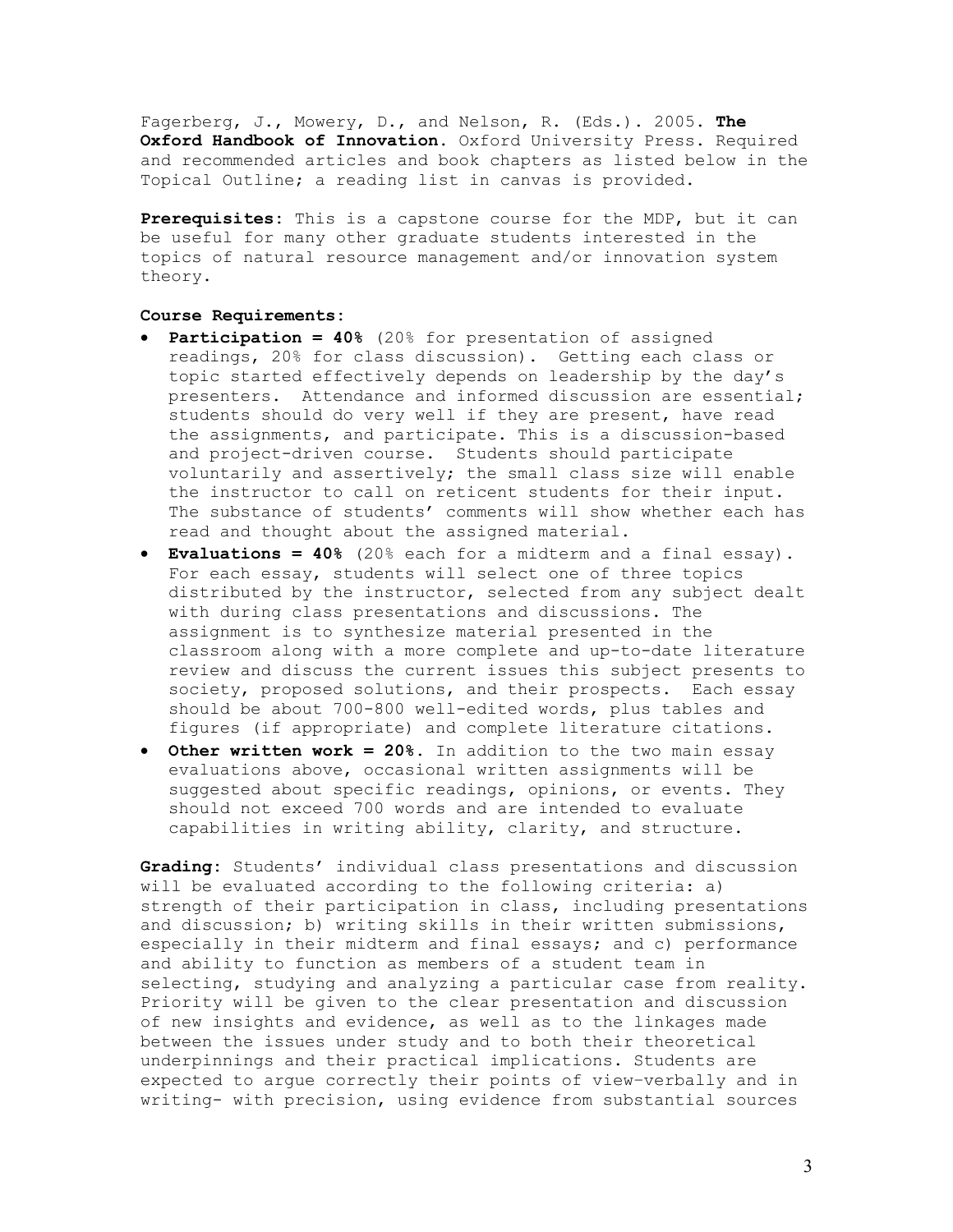and be able to express their ideas with a clear structure, pointing out conclusions, uncertainties and possible avenues of research.

Criteria for grading Essays and Group Projects will be: thesis clearly stated, essay structure clear and easy to follow, well formatted and edited, word usage and grammar correct, written in an engaging and compelling style, concepts presented in your own words, argument factually correct and complete, peer-reviewed articles and other references cited appropriately, essay contains original conclusions, conclusion backed by substantial evidence, and substance of the specific argument. An essay not handed in will receive zero credit.

### **Grading Scale:**

| A 93.4-100 %             | 4.0  |
|--------------------------|------|
| A- 90-93.3 %             | 3.67 |
| B+ 86.7-89.9 % 3.33      |      |
| B 83.4-86.6 %3.0         |      |
| $B - 80 - 83.3$ %        | 2.67 |
| $C+76.7-79.9$ 8          | 2.33 |
| $C = 73.4 - 76.6$ %      | 2.0  |
| $C-70-73.3$ %            | 1.67 |
| $D+ 66.7-69.9$ %<br>1.33 |      |
| $D = 63.4 - 66.6$ %      | 1.0  |
| $D - 60 - 63.3$ %        | 0.67 |
| E <60.0 %                | 0.0  |

### **Topical Outline:**

*Presentations by students will be based on research and adequate articles. The instructor will provide several papers, and students are encouraged to submit their own selections and topics. Literature in this field(s) is abundant and dynamic, so some papers and topics may suddenly change.*

*The following is a tentative list of topics for 2020*

**Week 1: Introduction to the course: a review of ecological principles and sustainability.** 

**Week 2: Natural capital and ecosystem services**

**Week 3: Humankind and nature, natural resources. An overview of issues related to hunger, shelter, nutrition, health and survival.**

**Week 4: Agricultural Systems I: origins, and the evolution of different types of systems.**

**Week 5: Agricultural Systems II: the scale of agricultural systems, industrial agriculture and the food system; local**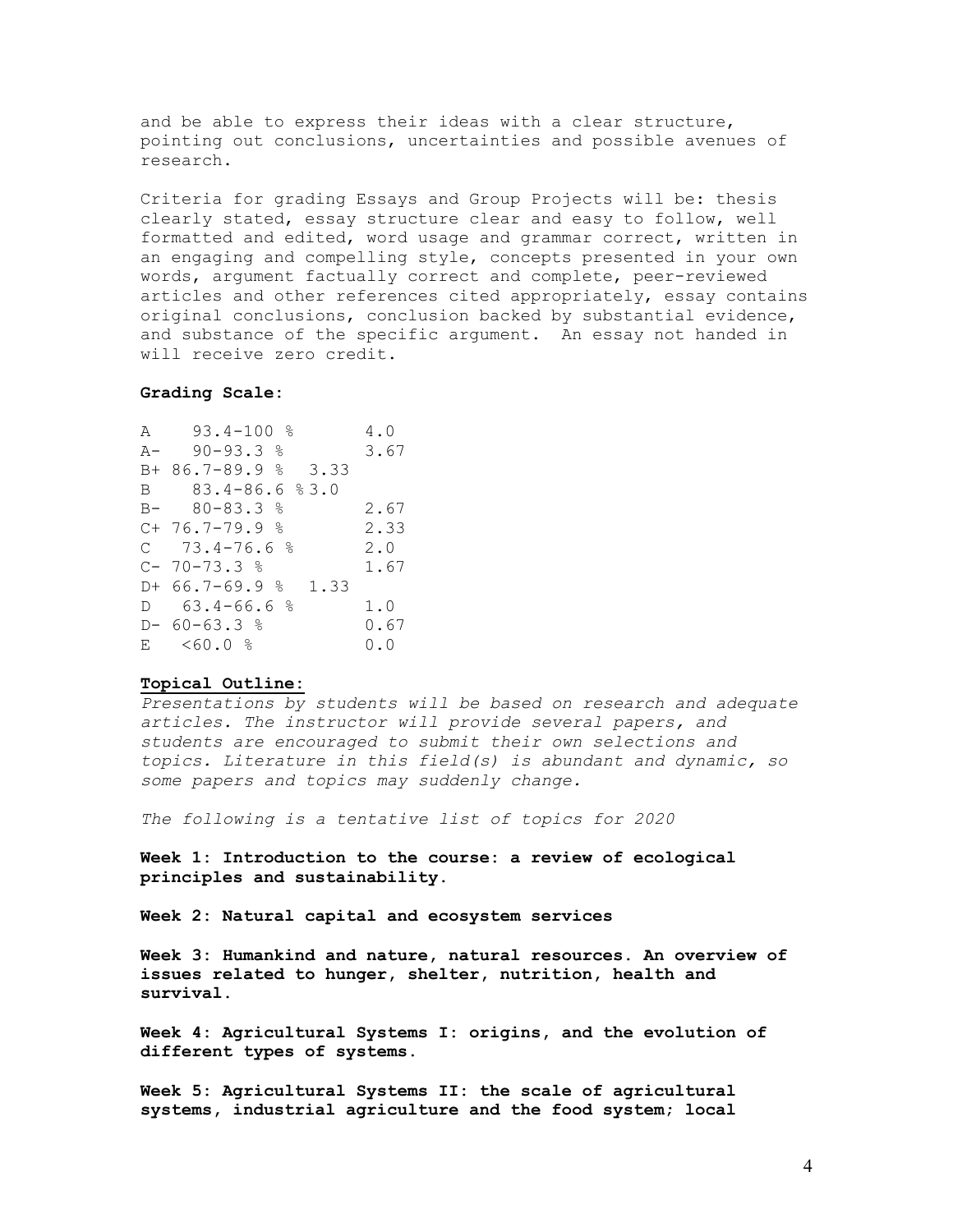**economies, organic farming and the question of inputs. First Presentation of Group Projects –Technological Background.** 

**Week 6: Biotechnologies and GMOs, a study in the application and outcomes of technical change, innovation, and their consequences**

**Week 7: Crop rotations, recycling, restoration. Nutrient cycles and energy flows.**

**Week 8: Forests, forestry, deforestation and GHG emissions: a study in the relationship between science, technology, and policy at various scales.**

**Week 9: The urban landscape, social and environmental opportunities, constraints, dilemmas.** 

**Week 10: Practical project and water issues. Second Presentation of Group Projects –Governance Structures.**

**Week 11: Knowledge systems and research needs for sustainability; policy and technology constraints. Implications of climate change science.**

**Week 12: Energy and fuels. A look at the economic and environmental costs and efficiencies of various sources and technologies.**

**Week 13: Establishing relationships among knowledge, science, technology and innovation systems. Which stakeholders are involved? Uncertainty and risk.**

**Week 14: Foresight and policy –choosing among strategies for development. Which technologies for which aims?**

**Week 15: The dimensions of sustainability: studying and managing science and technology for innovation. Endogenous and exogenous drivers – Final Presentation of Group Projects.**

Students are expected to provide professional and respectful feedback on the quality of instruction in this course by completing course evaluations online via GatorEvals. Guidance on how to give feedback in a professional and respectful manner is available at https://gatorevals.aa.ufl.edu/students/. Students will be notified when the evaluation period opens, and can complete evaluations through the email they receive from GatorEvals, or via https://ufl.bluera.com/ufl/. Summaries of course evaluation results are available to students at https://gatorevals.aa.ufl.edu/public-results/.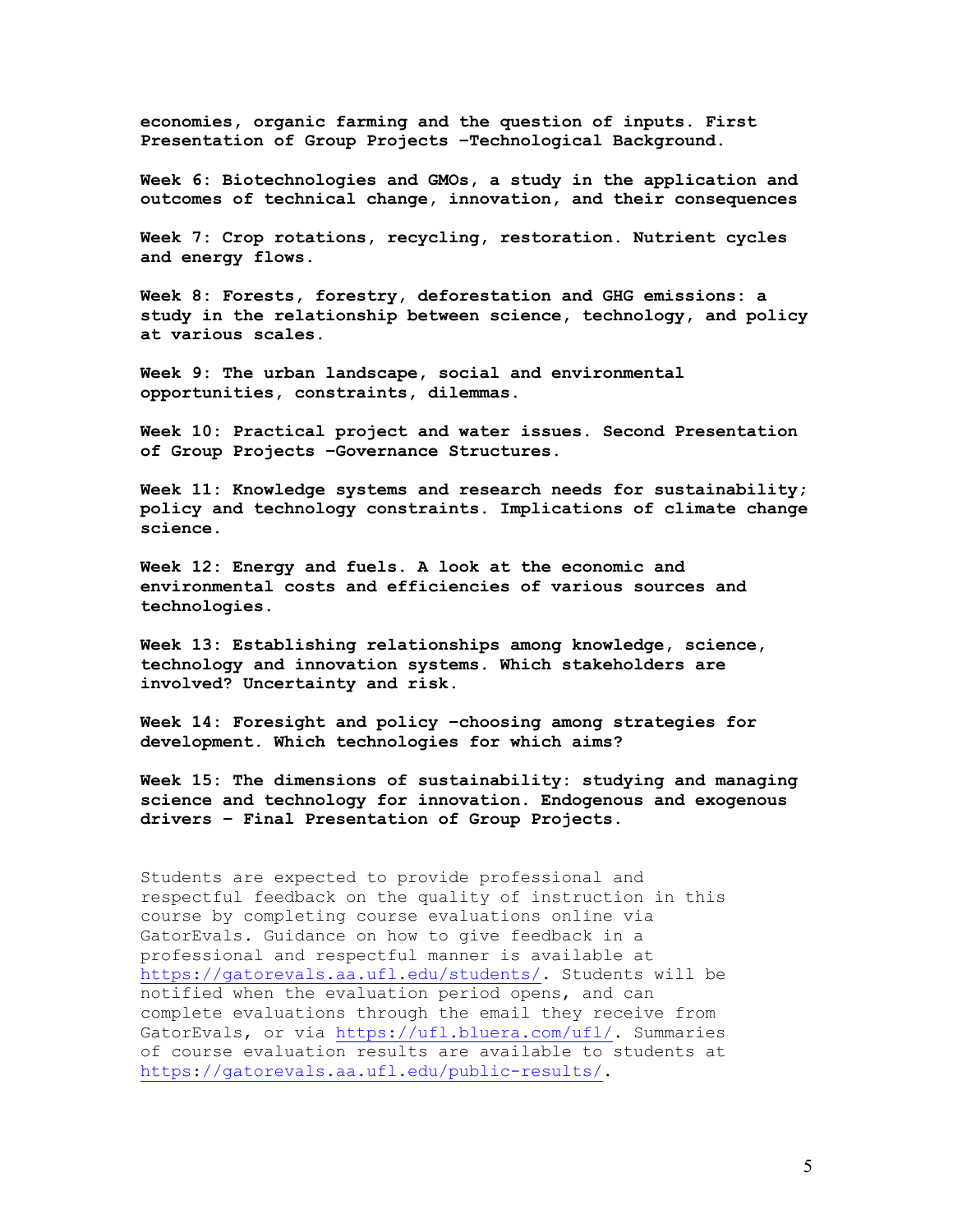# **Academic Honesty, Software Use, UF Counseling Services, Services for Students with Disabilities**

In 1995 the UF student body enacted a new honor code and voluntarily committed itself to the highest standards of honesty and integrity. When students enroll at the university, they commit themselves to the standard drafted and enacted by students.

In adopting this honor code, the students of the University of Florida recognize that academic honesty and integrity are fundamental values of the university community. Students who enroll at the university commit to holding themselves and their peers to the high standard of honor required by the honor code. Any individual who becomes aware of a violation of the honor code is bound by honor to take corrective action. The quality of a University of Florida education is dependent upon community acceptance and enforcement of the honor code.

# **The Honor Code: We, the members of the University of Florida community, pledge to hold ourselves and our peers to the highest standards of honesty and integrity.**

On all work submitted for credit by students at the university, the following pledge is either required or implied: "**On my honor, I have neither given nor received unauthorized aid in doing this assignment."** 

The university requires all members of its community to be honest in all endeavors. A fundamental principle is that the whole process of learning and pursuit of knowledge is diminished by cheating, plagiarism and other acts of academic dishonesty. In addition, every dishonest act in the academic environment affects other students adversely, from the skewing of the grading curve to giving unfair advantage for honors or for professional or graduate school admission. Therefore, the university will take severe action against dishonest students. Similarly, measures will be taken against faculty, staff and administrators who practice dishonest or demeaning behavior.

Students should report any condition that facilitates dishonesty to the instructor, department chair, college dean or Student Honor Court. *(Source: 2008-2009 Undergraduate Catalog.)*

It is assumed all work will be completed independently unless the assignment is defined as a group project, in writing by the instructor. This policy will be vigorously upheld at all times in this course.